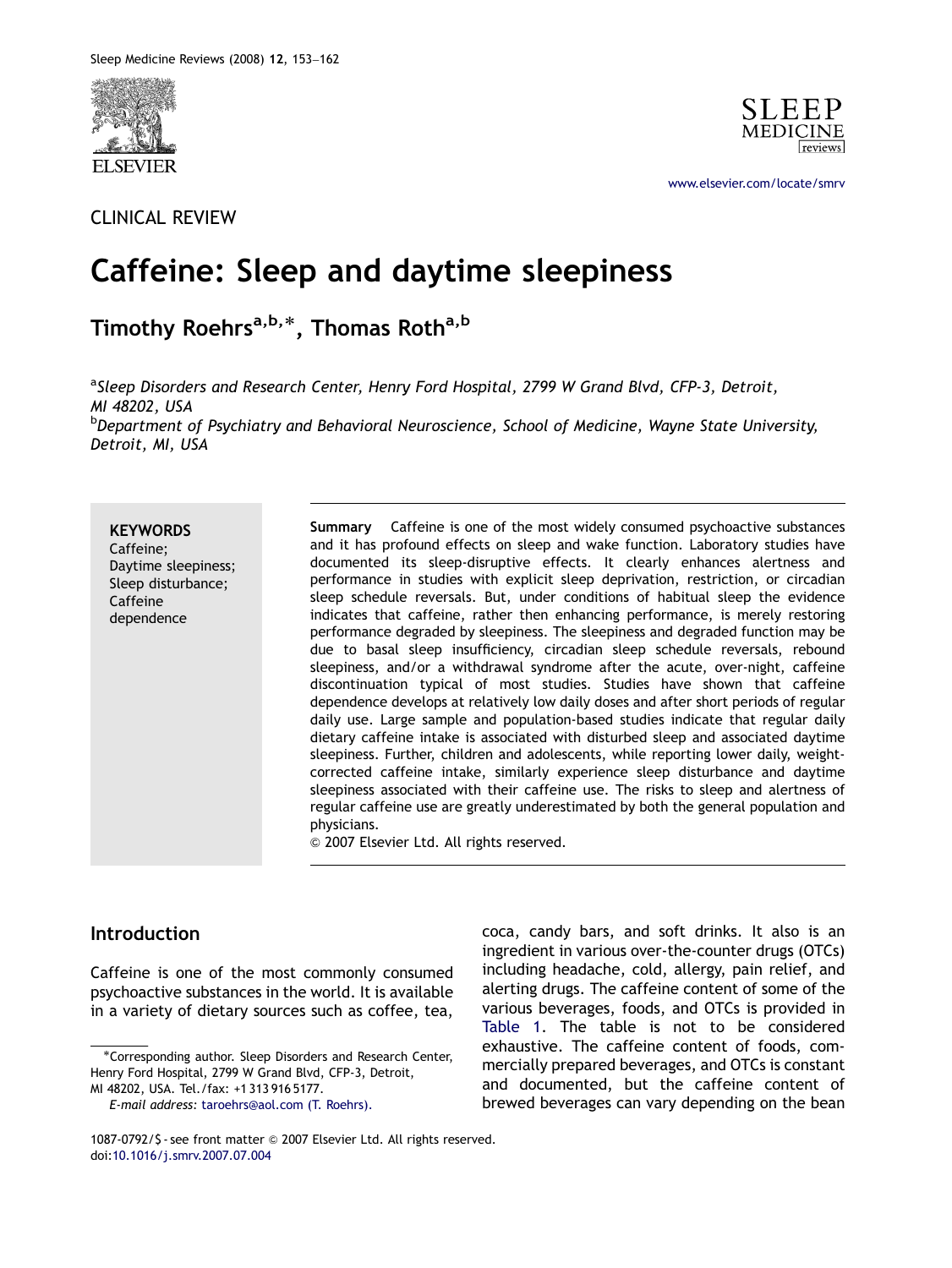<span id="page-1-0"></span>

| Table 1 |  |  |  | Caffeine content of drinks and foods. |  |
|---------|--|--|--|---------------------------------------|--|
|---------|--|--|--|---------------------------------------|--|

| Product                          | Serving size    | Caffeine (mg) |
|----------------------------------|-----------------|---------------|
| Coffees <sup>49</sup>            |                 |               |
| Brewed-graved                    | 8 oz            | $80 - 135$    |
| Instant                          | 8 oz            | 40-108        |
| Drip                             | 7 oz            | 115-175       |
| <b>Espresso</b>                  | 2 oz            | 100           |
| Starbucks regular                | 16 oz           | 259           |
| Decaffeinated                    | 8 oz            | $5 - 6$       |
| Teas                             |                 |               |
| Leaf teas                        | 7 oz            | $50 - 60$     |
| Instant                          | 7 oz            | 30            |
| <b>Bottles</b>                   | 8 <sub>oz</sub> | $40 - 80$     |
| Soft drinks <sup>50</sup>        |                 |               |
| Jolt.                            | 12 oz           | 71            |
| Mountain dew                     | 12 oz           | 58            |
| Mellow yellow                    | 12 oz           | 53            |
| Coca-Cola                        | 12 oz           | 45            |
| Dr. Pepper                       | 12 oz           | 41            |
| Pepsi Cola                       | 12 oz           | 37            |
| RC Cola                          | 12 oz           | 36            |
| Candies & desserts <sup>51</sup> |                 |               |
| Chocolate baking                 | 28 g (10 oz)    | 25            |
| Chocolate chips                  | 43 g (1/4 cup)  | 15            |
| Chocolate bar                    | 28g             | 15            |
| Jello choc fudge                 | 86g             | 12            |
| Energy drinks <sup>52</sup>      |                 |               |
| Red devil                        | 8.4oz           | 42            |
| SoBe no fear                     | 16 oz           | 141           |
| Red bull                         | 8.3 oz          | 67            |
|                                  |                 |               |

used and the method of brewing. This variability requires that investigators estimate the caffeine content of brewed beverages when assessing selfreported caffeine consumption and introduces error variance when relating caffeine doses to any outcome variables.

Caffeine's effects on laboratory assessed sleep in double-blind placebo controlled studies have been well documented. Laboratory studies have also documented its alerting and performance-enhancing effects. However, the extent to which regular dietary caffeine intake affects sleep and daytime function in the population is not fully known. Such information is important since there is evidence suggesting the use of caffeine in society is expanding, both in terms of increased daily dosages and earlier ages for the initiation of regular daily caffeine use.

To understand the effects of caffeine and its discontinuation on sleep and daytime alertness and its tolerance and dependence liability we will first review its pharmacology. After reviewing the pharmacology of caffeine and the well-documented sleep disruptive effects of caffeine and studies suggesting that caffeine's performance-enhancing effects are for the most part restoring performance degraded by sleepiness, this review will evaluate the degree to which caffeine dependence interacts with its sleep–wake effects. Finally, evidence from population-based studies on the role of daily dietary caffeine in disturbed sleep and impaired daytime function will be assessed and the risks of caffeine associated sleep disruption and daytime sleepiness in children and adolescents will be reviewed.

#### Caffeine pharmacology

Orally ingested caffeine is absorbed rapidly, reaching peak plasma concentrations in  $30-75$  min.<sup>[1](#page-8-0)</sup> It is estimated that 80% of plasma caffeine levels are present in human brain, based on animal studies that have compared plasma to brain concentra-tion.<sup>[2](#page-8-0)</sup> Caffeine is metabolized to paraxanthine (80%) and to theobromine and theophylline (16%). With higher caffeine doses, and the repeated consumption typical of regular caffeine users, the plasma levels of paraxanthine accumulate and this paraxanthine accumulation reduces caffeine clearance. Paraxanthine shares many of the effects of caffeine and consequently regular caffeine consumption leads to both accumulated caffeine and paraxanthine levels, both of which are biologically active. The half-life of single dose caffeine is 3–7 h, but with higher levels of intake the duration of action is extended, likely due to the accumulated paraxanthine and retarded caffeine clearance.<sup>[2](#page-8-0)</sup>

Caffeine's primary mode of action is adenosine receptor blockade. The  $A_1$  and  $A_{2A}$  adenosine receptors are those primarily involved in caffeine's central effects.  $A_1$  receptors are distributed widely throughout the brain including hippocampus, cerebral and cerebellar cortex, and thalamus, while  $A_{2A}$ receptors are located in striatum, nucleus accumbens and olfactory tubercle. Adenosine receptors are also present in blood vessels, kidneys, heart and the GI tract. Adenosine decreases neural firing rate and inhibits most neurotransmitter release. The mechanism(s) by which adenosine inhibits neurotransmitter release have not been resolved. The putative role of adenosine in sleep homeostasis has been outlined in a recent review. $3$  One postulated mechanism for adenosine's role in sleep homeostasis is inhibition of cholinergic neurons in the basal forebrain which normally produce arousal.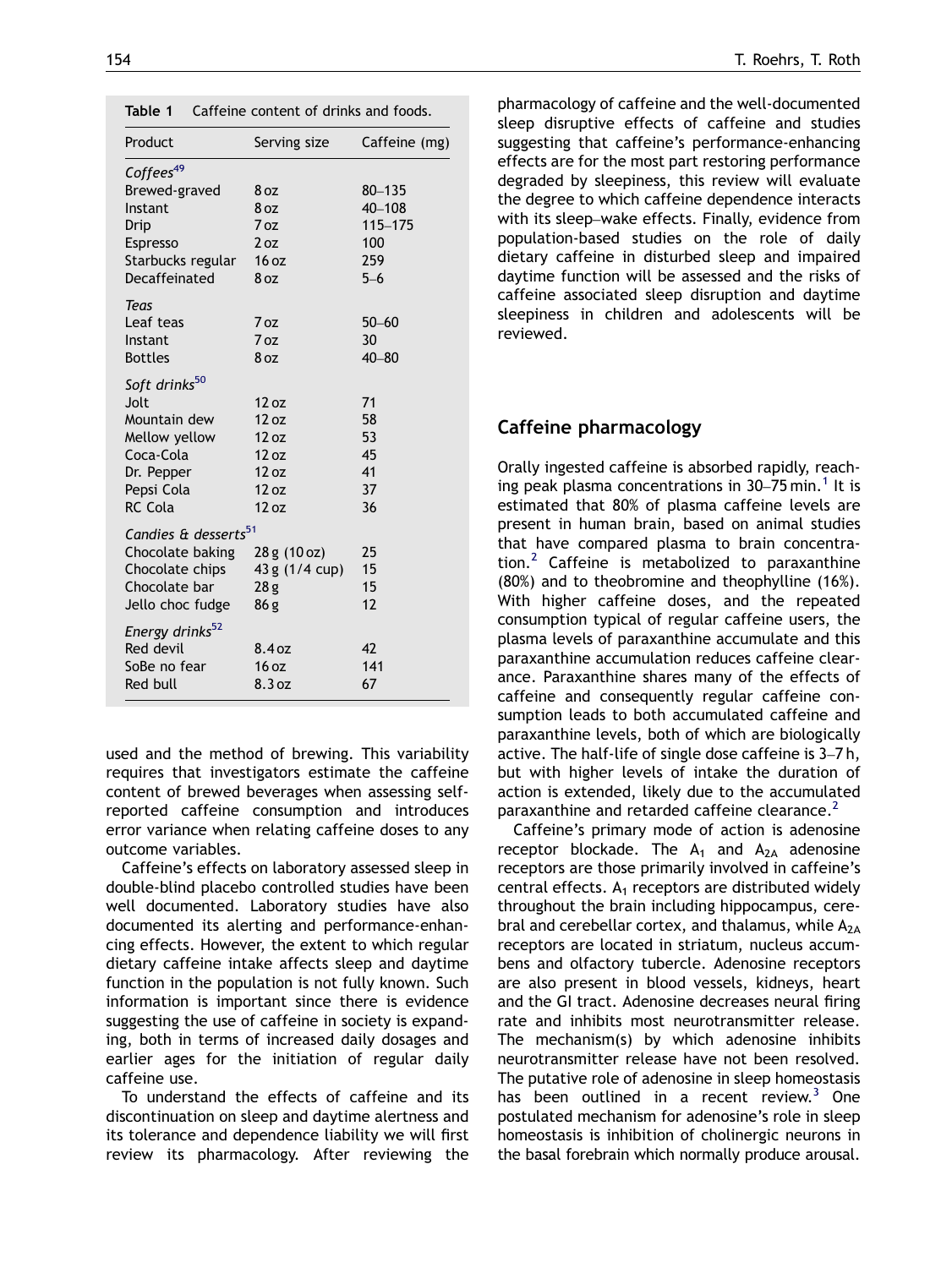Thus, adenosine promotes sleep and caffeine blocks adenosine's sleep promoting effects.

The extent of tolerance development to caffeine's effects is controversial and not clearly established. $4-8$  $4-8$  In part, the equivocal results are due to methodological limitations. Studies compare caffeine naïve to habitual caffeine consumers, or habitual consumers before and after caffeine abstinence. Given that 80% or more of the population report regular use of caffeine, non-caffeine consumers are a very self-selected, atypical subpopulation. Response differences may merely reflect genetic or other trait differences between non-caffeine and habitual consumers, or an atypical response to caffeine that led to the nonconsumer's caffeine avoidance. Very few studies have directly administered caffeine repeatedly with parallel placebo controls. The available data do suggest that caffeine tolerance development is partial and may differ with regard to caffeine's peripheral versus central effects.

As to central effects, a study measured human brain metabolic response to caffeine using rapid proton echo-planar spectroscopic imaging in reg-ular caffeine users.<sup>[4](#page-8-0)</sup> Brain lactate during 1h following caffeine (10 mg/kg) was elevated in caffeine naive relative to regular caffeine users. In the regular caffeine users after a 4–8 weeks abstinence, caffeine re-exposure raised brain lactate to a level similar to that of the caffeine naïve subjects. A study of caffeine (400 mg administered three times a day) effects on nocturnal sleep and daytime alertness attempted to model the physiological arousal of chronic insomnia in healthy normals.<sup>[5](#page-8-0)</sup> The caffeine was administered for 7 days and over the 7 days partial tolerance to the sleep disruptive and daytime alerting effects of caffeine was observed. It is possible that more clearly defined pharmacological tolerance occurred, but that was offset by the increase in homeostatic drive resulting from the nightly sleep disruption. The hypothalamic-pituitary-adrenocortical axis (HPA) is activated by caffeine administration and cortisol secretion has been used to mark this HPA activation. Salivary cortisol response to a caffeine challenge (250 mg) was assessed before and after 5 days of 0, 300, or [6](#page-8-0)00 mg daily caffeine. $6$  On day 1 relative to placebo cortisol was elevated in a doserelated manner. By day 5 partial tolerance developed in the daily 300 mg group and complete tolerance in the daily 600 mg group. Thus, most of the evidence suggests either complete or partial tolerance to caffeine's central effects.

The peripheral effects of caffeine and possible tolerance development to its peripheral effects have received more attention because of concerns regarding dietary caffeine intake and cardiovascu-lar health.<sup>[7](#page-8-0)</sup> Peripheral pressor responses to caffeine were assessed in the cortisol study cited above using the same caffeine administration methodology.[8](#page-8-0) Caffeine elevated blood pressure relative to placebo and the blood pressure response was not abolished after 5 days of 600 mg daily. The sympathetic nervous system has an important role in regulating blood pressure. A study assessed sympathetic nerve activity and blood pressure in habitual and non-habitual caffeine drinkers.<sup>[9](#page-8-0)</sup> Relative to placebo, caffeine (250 mg) increased blood pressure in the non-habitual drinkers, but not the habitual drinkers. In contrast, sympathetic system activity was similarly increased in both groups. Importantly, plasma caffeine concentrations did not differ between the two groups. Thus, tolerance to the peripheral effects of caffeine may be differential, depending on the response system assessed, but appears to be less consistent than the tolerance to its central effects.

#### Caffeine effects on sleep in controlled laboratory studies

A number of polysomnographic studies have assessed the sleep effects of caffeine administered within 1h of sleep. An early study administered 0, 1.1, 2.3, or 4.6 mg/kg (77–322 mg for a 70 kg person) caffeine 30 min before sleep to healthy normals with a reported average daily 3-cup caffeine consumption history.[10](#page-8-0) Caffeine reduced total sleep time, increased latency to sleep, and reduced percent stage 3–4 sleep in a dose-related manner. REM sleep was not affected.

In a study of the hypnotic effects of temazepam, methylphenidate (10 mg) and caffeine (150 mg) were used to model insomnia.<sup>[11](#page-8-0)</sup> To establish the insomnia model, healthy young adults with an unspecified caffeine history received each drug alone 30 min before sleep. Compared to placebo both drugs prolonged sleep onset and reduced total sleep time, but did not affect sleep stages. Caffeine 150 mg had a greater effect on sleep latency and total sleep time than methylphenidate 10 mg.

Another study of young adults (21–31 yr) with an unspecified caffeine drinking history compared the effects of 000, 100, 200, and 300 mg of caffeine taken at "lights-out".<sup>[12](#page-8-0)</sup> In a dose-related manner all caffeine doses reduced total sleep time and percentage of stage 3+4 sleep. Sleep onset was not affected, probably because of the ''lights-out'' drug administration used in the study and caffeine's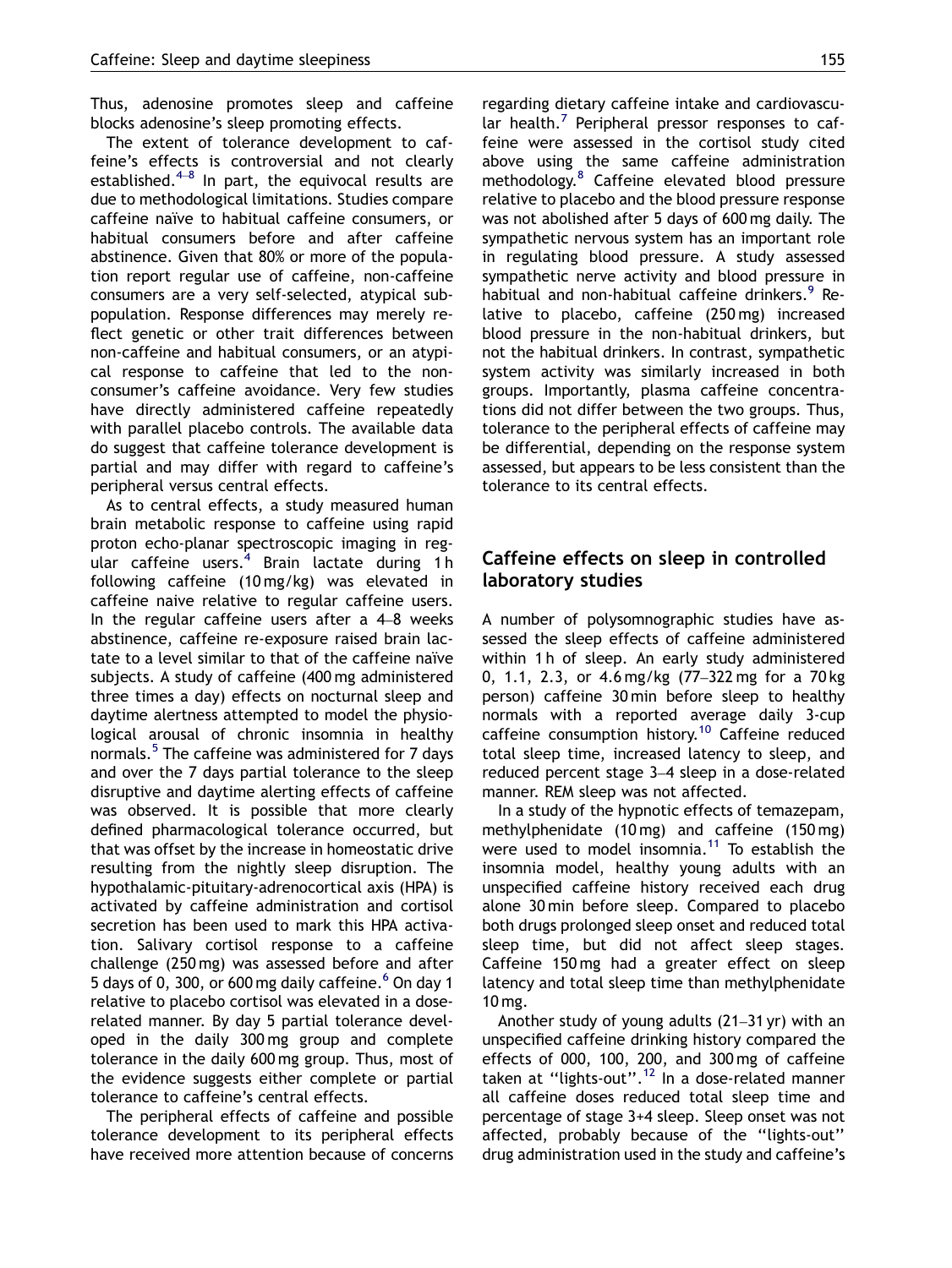30–70 min time to plasma peak. In a second study, done with the same participants, the sleep effects of caffeine 300 mg were compared to methylphenidate 10 and 20 mg and pemoline 20 and  $40 \text{ mg.}^{12}$  $40 \text{ mg.}^{12}$  $40 \text{ mg.}^{12}$  Caffeine and the high doses of methylphenidate and pemoline reduced total sleep time relative to placebo, with no differences in total sleep time among the drugs. Sleep onset and percent stage 3+4 sleep were not affected by any of the drugs. The high dose of methylphenidate prolonged REM latency and reduced REM percent, which was not found with caffeine or pemoline.

A study attempting to model the physiological arousal of insomnia in healthy young men administered 400 mg caffeine three times a day (800, 1600, and 2300 h) for 7 consecutive days.<sup>[5](#page-8-0)</sup> Relative to baseline, total sleep time was reduced and sleep latency was increased. The percentage of stage 4 sleep was reduced, but the percentage and latency of REM sleep was not affected. As cited above, this study showed partial tolerance development over the 7 days of caffeine.

Given adenosine's putative role in sleep homeostasis several studies have assessed EEG slow wave activity during sleep after caffeine administration. Caffeine (100 mg) or placebo was administered to young men with a caffeine drinking history of 1–3 cups daily.<sup>[13](#page-8-0)</sup> Caffeine or placebo was administered at bedtime and relative to placebo it prolonged sleep latency and reduced sleep efficiency and visually scored stage 4 sleep. EEG spectral power density in the 0.75–4.5 Hz band was reduced. Salivary caffeine was  $7.5 \mu$ mol/l and declined to  $3.5 \mu$ mol/l by the seventh hour of sleep. A parallel study administered placebo or caffeine 200 mg at 0700h and assessed its effect on the subsequent night of sleep (2300–0700 h).<sup>[14](#page-8-0)</sup> Immediately prior to sleep at 2300h salivary caffeine levels were  $3.1 \mu$ mol/l and relative to placebo sleep efficiency was reduced and EEG spectral power density in the 0.75–4.5 Hz band was suppressed. As degree of sleep fragmentation was not quantified in any of these studies it is difficult to determine if the decrease in stage 3–4 sleep and slow wave activity is a direct pharmacological effect as seen with drugs like the benzodiazepines, or is secondary to the sleep disruptive effects of caffeine as seen in conditions like sleep apnea.

In summary, the sleep disruptive effects of caffeine, even at doses equivalent to a single cup of coffee, have been well documented. Both sleep onset (i.e., when taken early enough before sleep to allow adequate absorption) and sleep time are adversely affected. The sleep stage effects are unique, when compared to other stimulants, and are consistent with its mechanism of action, adenosine blockade. Stage 3–4 sleep is decreased and EEG slow wave activity is suppressed by caffeine. In contrast, the psychomotor stimulants are more likely to suppress REM sleep.

### Caffeine effects on daytime alertness and performance

Laboratory studies of the effects of caffeine on performance and mood have a long history dating to the late nineteenth century. The acknowledged first placebo controlled study was published in 1907.<sup>[15](#page-8-0)</sup> The investigators reported that 500 mg caffeine improved finger muscle strength. The classic review article of Weis and Laties summarized the pre-1960s literature and concluded that the evidence clearly indicates that caffeine enhances a wide range of performance with the exception of "intellectual" tasks.<sup>[16](#page-8-0)</sup> Weis and Laties then raised the critical question whether caffeine is actually producing superior performance or merely restoring performance ''degraded by fatigue, boredom and so on'' (p. 30, 16).

The post-1960s literature provides additional information regarding the two issues raised by Weis and Laties: does caffeine affect ''intellectual'' performance and does caffeine restore or improve performance. First, as to whether "intellectual'' performance is improved, Weis and Laties were probably referring to what is currently described as cognitive performance, which includes various types of memory and problem solving performance. A recent review of the effects of caffeine on human behavior included a review of the effects of caffeine on cognitive performance.<sup>[17](#page-8-0)</sup> The literature supporting a positive effect of caffeine on complex cognitive processes is not as strong as that for attention and psychomotor performance. Methodological issues, discussed in more detail below, may explain some of the negative results. Without completely reviewing this literature, several illustrative studies can be cited.

A recent study in non-consumers and habitual consumers, reporting 218 mg per day on average, administered 0, 75, and 150 mg caffeine.<sup>[18](#page-8-0)</sup> In addition to improving attention and reaction time performance, the caffeine also improved numeric working memory and sentence verification accuracy performance. The magnitude of caffeineassociated improvements did not differ between consumers and non-consumers. Another study administered a larger caffeine dose (4 mg/kg– 280 mg for a 70 kg participant) to young adults with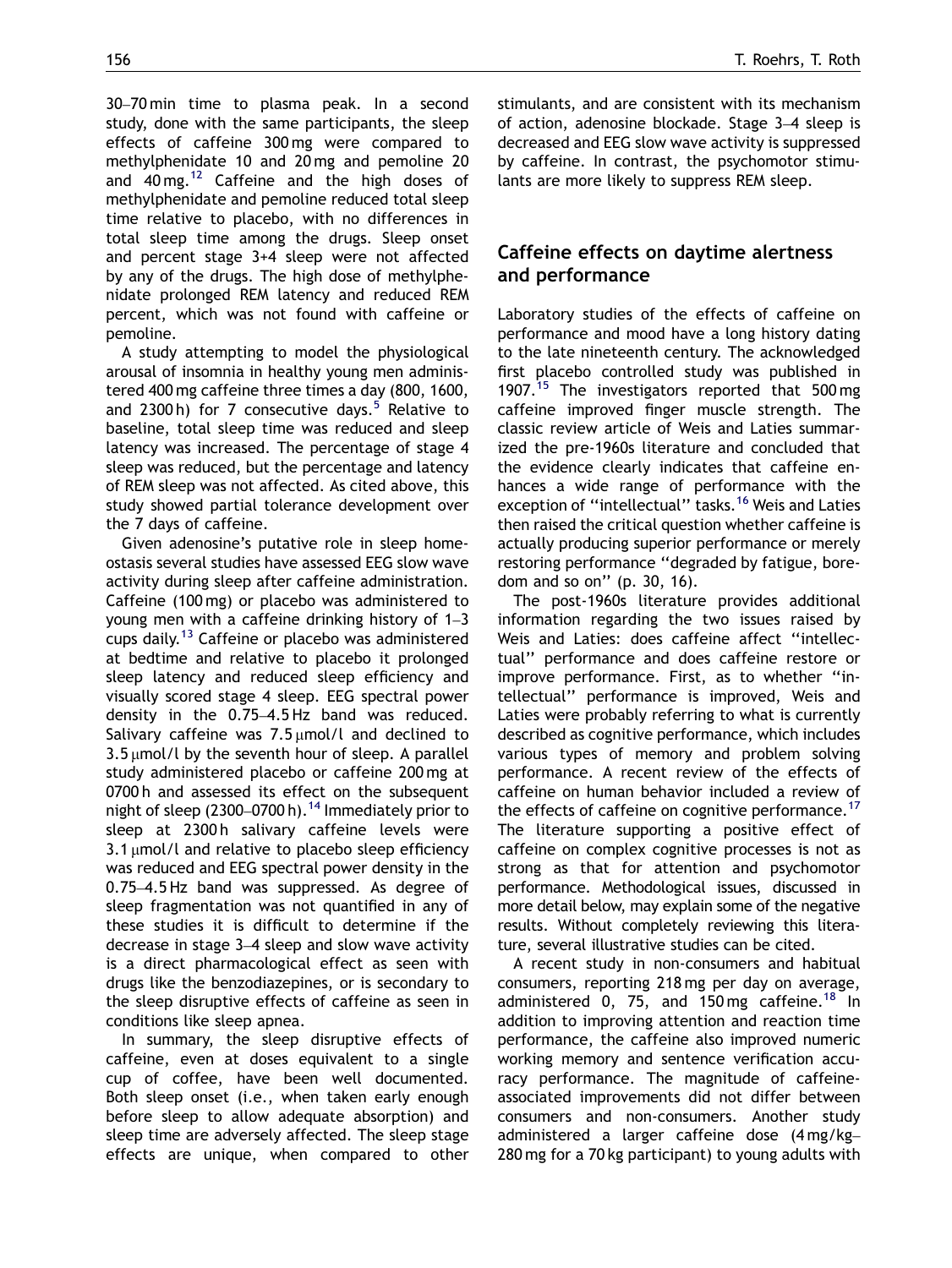an unspecified caffeine drinking history.<sup>[19](#page-8-0)</sup> Caffeine improved performance on semantic memory, logical reasoning, free recall and recognition recall performance. In summary, while there are a number of negative studies, studies with positive effects of caffeine on complex cognitive function are available. Negative studies have to be cautiously interpreted because of the various methodological issues discussed below.

The second issue raised by Weis and Laties is whether caffeine is restoring or improving performance. There is no question that caffeine acutely restores performance and mood under explicit conditions of sleep restriction, sleep deprivation, and sleep phase reversals as seen in shift work, where prior performance impairment is clear. The literature assessing the use of stimulants, including caffeine, to improve performance during periods of extended wakefulness was recently reviewed by a Task Force of the American Academy of Sleep Medicine.<sup>[20](#page-8-0)</sup> Similarly, a large number of laboratory and field studies have documented performance impairment associated with night work and have shown that caffeine can minimize the performance impairment that is associated with night work.<sup>[21](#page-8-0)</sup>

But, what of performance under conditions of habitual sleep without explicit sleep loss or circadian disruption? Is there evidence that there is fatigue and degraded performance in the typical caffeine study of normal healthy volunteers? And if so, what is the cause of the sleepiness and degraded performance? Identification of the probable causal factor(s) is necessary to determine whether or not performance is degraded. The factors that might be considered and discussed are: (1) a high rate of basal sleepiness in the typical study participants (i.e., young adults specifically and the general population more broadly), (2) a rebound sleepiness following acute discontinuation of caffeine as required in most studies, and/or (3) a withdrawal syndrome associated with caffeine dependence in study participants.

A high rate of basal sleepiness, and potentially degraded performance, in the typical study participants is an important consideration. An early study assessed the level of sleepiness in a large sample ( $n = 129$ ) of young adult volunteers for studies of the effects of caffeine, alcohol, and benzodiazepines.<sup>[22](#page-8-0)</sup> These volunteers reported an average 7.2 h of nightly sleep, no daytime sleepiness, and habitual daily caffeine intake of 200 mg or less. Yet 20% of these young adults had a daily average sleep latency on the Multiple Sleep Latency Test (MSLT) of 6 min or less, which is considered a pathological level of sleepiness. In a population-based study ( $n = 259$ ) of adults aged 21–65 yr, 15% of the sample had a daily average sleep latency of 6 min or less and 20% had an Epworth Sleepiness Scale score of 11 or greater, a score generally considered pathological. $^{23,24}$  $^{23,24}$  $^{23,24}$  A complete caffeine intake history was not done in this study and a daily caffeine intake is not available for these participants. A study compared the psychomotor performance of sleepy young adults, defined as a MSLT of 6 min or less, with their alert counterparts, defined as a MSLT of 16 min or greater, who did not differ in daily caffeine intake (i.e.,  $\leq 200$  mg).<sup>[25](#page-8-0)</sup> The sleepy individuals showed degraded performance relative to the alert individuals. Finally, an extended bedtime of 10 h nightly for 6 consecutive nights improved the performance of the sleepy individuals.<sup>[26](#page-8-0)</sup> In fact. even 8h in bed across several nights produced an increase in alertness in healthy volunteers, who had no prior self-reported sleepiness.  $24,27,28$  Thus, the evidence suggests that in the typical caffeine study there could be increased sleepiness (i.e. reduced alertness) and degraded performance among ''normal volunteer'' study participants. The increased sleepiness and degraded performance in such individuals is likely due to a chronic sleep insufficiency relative to that individual's sleep need.

Other important considerations are the time-ofday and the homeostatic sleep load (i.e., the level of sleepiness) at which the caffeine is administered and its effect assessed. Under conditions of habitual sleep, a circadian rhythm of sleepiness has been described with increased sleepiness over the midday as the homeostatic sleep drive has increased as a function of the accumulated time awake. Studies have found that the sedative effects of alcohol differ as a function of time-ofday and under differing basal levels of sleepiness at the same time-of-day; the effects are greater with greater sleepiness and over the midday than in the evening. The same may be the case with the alerting effects of caffeine (i.e. they are clearly present over the midday, but less so in the evening).

It is unlikely that basal sleepiness alone explains degraded performance in studies of caffeine's performance enhancing effects. In the large sample studies cited above approximately 20% of the sample had excessive sleepiness. The latter two factors mentioned above, rebound sleepiness and/ or a withdrawal syndrome, appearing as a result of the caffeine discontinuation required in almost all caffeine studies, must be discussed. These two factors suggest the possibility of caffeine dependence.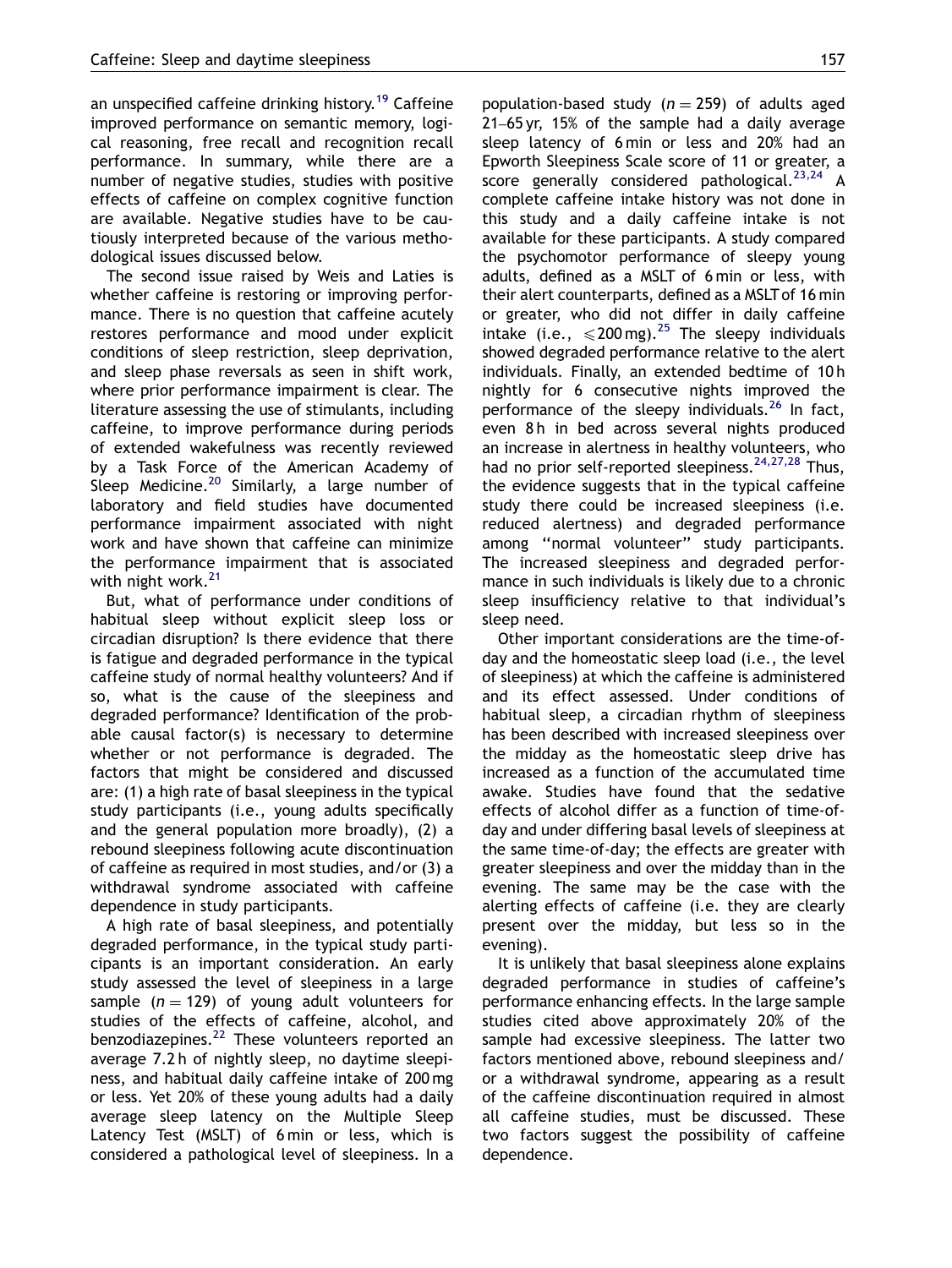#### Caffeine dependence

Caffeine dependence is evident by the signs of behavioral and physiological dependence.<sup>[29](#page-8-0)</sup> These two dependences often co-exist, but can be differentiated. Physiological dependence is a state induced by repeated drug use that results in a withdrawal syndrome when the drug is discontinued or an antagonist is administered. Among discontinuation effects, withdrawal should be differentiated from rebound phenomenon. Withdrawal is a collection of signs and symptoms that differs from rebound phenomenon in that there are multiple signs and symptoms and the signs and symptoms are new, not present prior to drug administration. Rebound is the expression of a single sign or symptom that is the reverse of the drug effect (i.e., for caffeine, rebound sleepiness) and with intensity beyond the basal state. Rebound can occur after single administrations of high drug doses, while withdrawal typically requires repeated drug administration and can occur with moderate or low drug doses.<sup>[29](#page-8-0)</sup> Behavioral dependence is a pattern of behavior characterized by repetitive and compulsive drug seeking and consumption. The drug acts as a reinforcer either by reversing an ''aversive'' state or producing a ''positive'' state. Behavioral dependence can be studied by assessing the likelihood of self-administering the drug and concurrently measuring its subjective and mood effects.

What then is the evidence for rebound sleepiness and withdrawal during caffeine discontinuation, for sleepiness/withdrawal associated degraded performance, and then for continued caffeine self-administration to reverse the sleepiness and performance impairment? A critical review of the literature regarding caffeine withdrawal was re-cently conducted.<sup>[30](#page-8-0)</sup> A total of 57 experimental and 9 survey studies could be identified. The experimental studies were conducted as double-blind placebo controlled studies. To assess the presence and nature of the various withdrawal symptoms, the studies employed several common methodologies and comparisons including: (1) acute abstinence versus preceding caffeine baseline, (2) acute abstinence versus caffeine, (3) acute abstinence in caffeine consumers versus non-consumers, or (4) acute abstinence versus chronic abstinence. The symptoms and signs that were reported in the comparisons (i.e., acute abstinence versus preceding caffeine baseline) of the 57 studies were then classified and a given class was considered as valid if it appeared in six or more studies. The symptom classes considered valid were headache, fatigue, decreased energy, decreased alertness, drowsiness-sleepiness, decreased contentedness, depressed mood, difficulty concentrating, irritability, and fogginess. In addition, flu-like symptoms, nausea and vomiting, and painful joints and stiffness were also considered as probable valid symptom classes. While this review did not differentiate rebound sleepiness (i.e., an isolated symptom) from a withdrawal syndrome, drowsinesssleepiness was found in 78% of studies, second only to headache. The symptoms appeared after 12–24 h of abstinence and after as little as 100 mg of caffeine for 3–7 days.

As to whether degraded performance is associated with the caffeine discontinuation, the standard practice in most placebo controlled caffeine studies is to require discontinuation of caffeine use the evening prior to entrance to the laboratory and the next-day caffeine or placebo administration. Given the half-life of caffeine (i.e., 3–7 h) and the previously cited time-course for the appearance of withdrawal symptoms (12–24 h), in most studies that employ an over-night abstinence placebo or caffeine is being administered in the midst of a potential withdrawal or at the very least a rebound sleepiness. It has been argued by James and Rogers that caffeine's effects on performance and mood are withdrawal reversal.<sup>[31](#page-8-0)</sup>

James and Rogers argue that the most definitive method to assess caffeine effects is to require a prior long-term abstinence before assessment.<sup>[28](#page-8-0)</sup> To make their point, they compared placebo controlled caffeine effects after a long-term abstinence (i.e., 3 weeks) versus an overnight abstinence.<sup>[32](#page-8-0)</sup> The young adult study participants reported 400 mg daily caffeine intake on average. Relative to the long-term abstinence, the overnight abstinence was associated with degraded performance including cognitive performance. Caffeine in a 1.2 mg/kg dose improved performance relative to placebo in the overnight abstinence condition only. After the chronic abstinence no performance enhancement was found. Therefore, the Weiss and Laties hypothesis that performance is impaired during caffeine discontinuation due to withdrawal related sleepiness and that caffeine restores the performance impairment is directly supported by this study.

The final question raised is whether reversal of caffeine withdrawal or rebound sleepiness enhances the likelihood of self-administering caffeine. Early caffeine self-administration studies reported that 25–50% of participants reliably selfadministered caffeine.  $33,34$  These studies suggested that caffeine functioned as a reinforcer for some individuals, but not others. The variable suggested to explain these individual differences was caffeine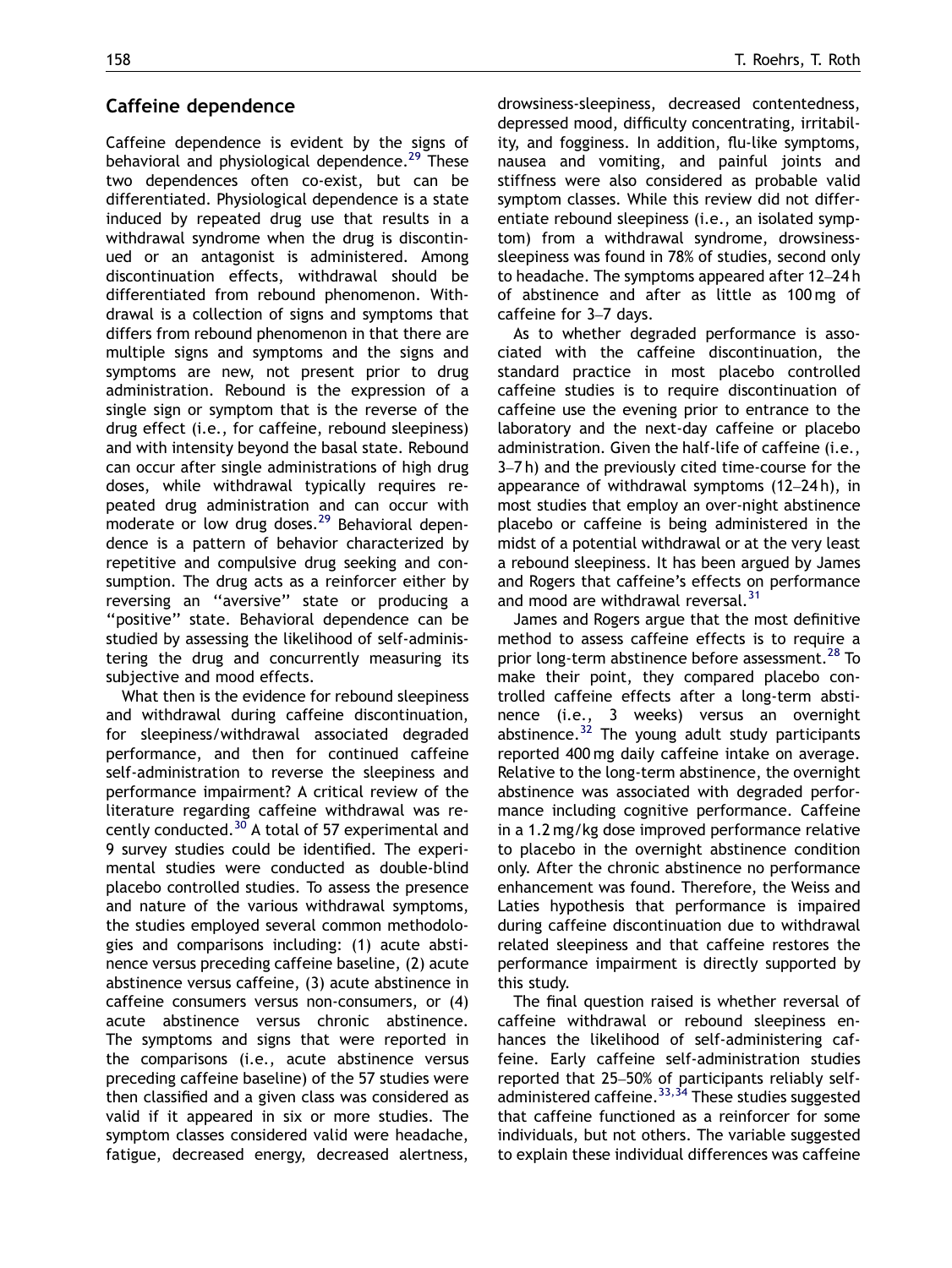withdrawal. A study examined caffeine's withdrawal effects in moderate caffeine consumers (379 mg/day on average) and assessed choice between money and capsules that contained caffeine or placebo. $35$  The participants chose caffeine rather than \$0.38 on caffeine days, but forfeited \$2.51 to avoid the capsule on placebo days, suggesting that avoidance of withdrawal promotes caffeine choices. The implication of this study is that the primary reinforcing function of caffeine is reversal of a negative state rather than the production of a positive state. A final study in this series of studies directly manipulated caffeine dependence.<sup>[36](#page-8-0)</sup> The participants received caffeine (300 mg/70 kg per day) and placebo in counterbalanced study phases of 9–12 days. After the caffeine phase they chose caffeine two times as frequently as after the placebo phase. These studies suggest that caffeine functions as a negative reinforcer by reversing caffeine withdrawal. It should be noted that these effects were seen in moderate caffeine consumers with a daily caffeine intake similar to the mean intake seen in population-based studies as reviewed below.

The major problem with all of the laboratory studies of caffeine and caffeine discontinuation is that the study participants are volunteers. Caffeine study volunteers may represent a highly select sample of individuals who have various biases and expectancies regarding caffeine effects relative to their own level of daily caffeine intake. The critical question is whether in the general population daily dietary caffeine intake is associated with nocturnal sleep and/or daytime sleepiness problems.

#### Dietary caffeine in the population: sleep and daytime alertness

Accurate survey data on caffeine consumption in the general population are difficult to collect due to the variety of caffeine sources and the variability of caffeine content in various beverages. A survey of the caffeine content reported by various authors found a range of 64–124 mg reported in a 150 ml  $(5 \text{ oz})$  cup of brewed coffee.<sup>[37](#page-8-0)</sup> This variability is a problem in attempting to associate caffeine consumption with indices of sleep and daytime alertness and requires that investigators assign a caffeine content value to a reported cup of coffee. The value suggested by Barone and Roberts is 85 mg per 150 ml for brewed coffee and they also provided values for other beverages.[37](#page-8-0) On this basis they estimated that adults in the US daily consumed 4 mg/kg (i.e., 280 mg for a 70 kg person) caffeine per day from all sources.

Using the values of 85 mg/5 oz cup of coffee, 40 mg/5 oz cup of tea, and 40 mg/12 oz cup of soda, a survey of caffeine intake in Vermont reported that 83% of respondents currently used one or more caffeinated beverages weekly and the average daily intake was 186 mg.  $38$  Forty-one percent of respondents had stopped use of at least one type of beverage and 14% stopped all caffeine use. Insomnia was among the health concerns leading to cessation or reduction of use. A survey of a Southern California community found that among lifetime coffee-drinkers, women were more likely to curtail caffeine use than men and did so because of sleep problems. $39$  A recent survey of seven European countries evaluated factors contributing to reports of nonrestorative sleep.<sup>[40](#page-8-0)</sup> Daily caffeine intake contributed to nonrestorative sleep as a bivariate, but not an independent predictor. However, the assessment of caffeine intake in this survey merely consisted of a yes/no response to a question regarding daily use of caffeine. Yet, these limited data suggest that in the general population sleep problems are associated with caffeine use. However it is important to remember that the relation can be bi-directional. Disturbed sleep leads to sleepiness and hence increased caffeine consumption. Similarly, as previously discussed caffeine consumption can, as well, lead to disturbed sleep. Thus, it is not difficult to imagine that in some individuals this can be a vicious circle leading to elevated caffeine consumption.

Several population-based studies have also suggested that high caffeine use is associated with daytime sleepiness. A representative sample of the British population assessed daytime sleepiness and associated factors.<sup>[41](#page-9-0)</sup> Those with the most severe sleepiness, meaning daily sleepiness for a month or greater, reported high daily caffeine consumption defined as 7 or more cups of tea or coffee per day. The prevalence of severe sleepiness was 5.9% in moderate caffeine users, while it was 10.6% in the high caffeine consumers. A questionnaire and diary-based study assessed sleep habits and caffeine use of workers in the French National Gas and Electricity Company. $42$  Time-in-bed was associated with caffeine use such that, as caffeine use increased time-in-bed decreased. The association suggests caffeine is shortening sleep and/or is being used to counter the sleepiness associated with short time-in-bed. The latter explanation is the more likely since caffeine use was not associated with total sleep time.

Sleep problems and sleepiness associated with caffeine use is also found in children and adolescents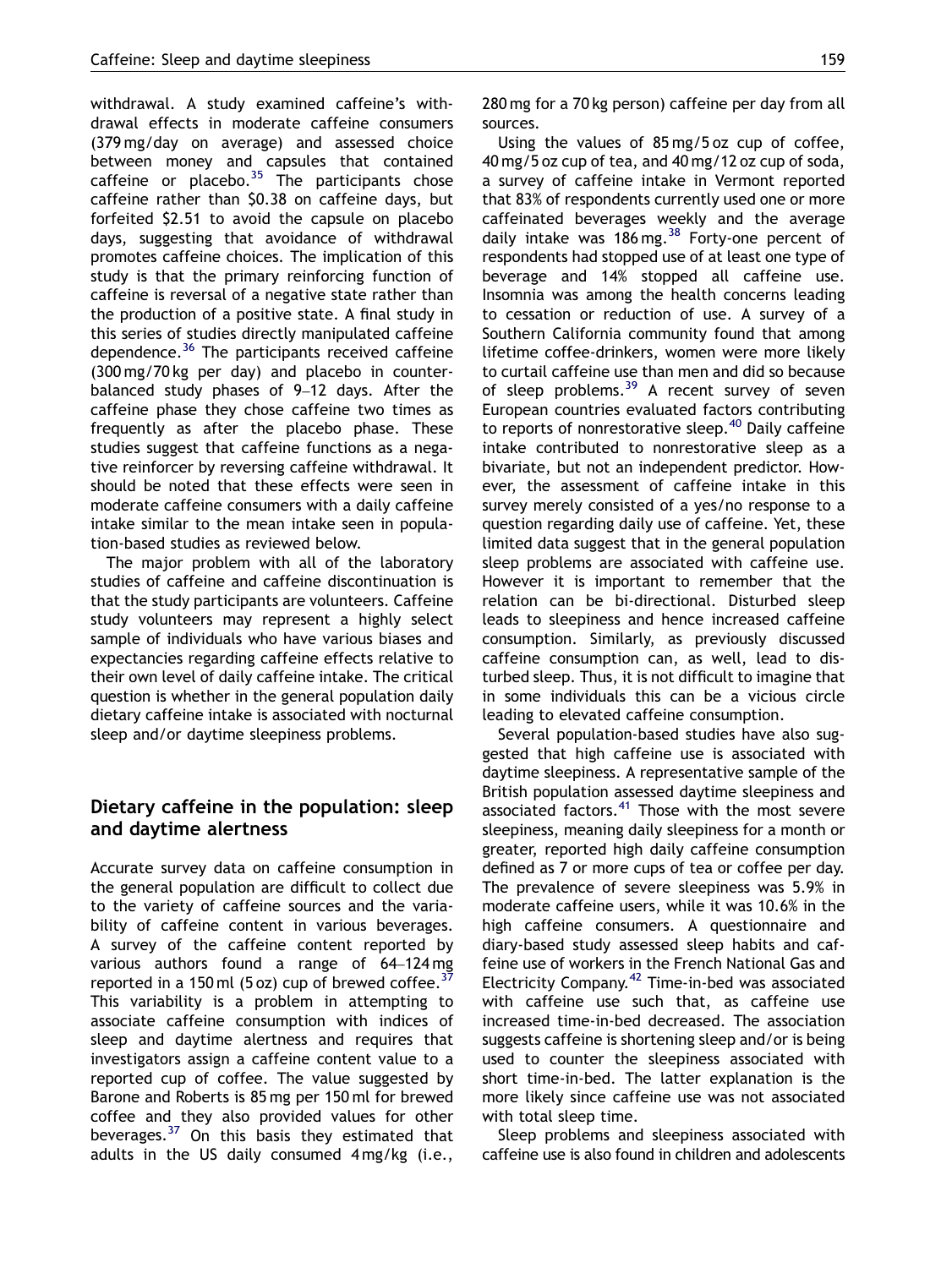as reported in multiple studies. Several surveys from the 1980s reported children and adolescents, aged 5–18 yr, consumed 37 mg or 0.9 mg/kg caffeine daily. $43$  The majority of the caffeine intake was derived from soda, chocolate, and tea and between 75% and 98% of respondents consumed caffeine. Caffeine intake in children and adolescents was estimated to be about 1.0 mg/kg daily in 1998.<sup>[43](#page-9-0)</sup> Some smaller sample studies of teenagers have reported much higher daily caffeine intakes and have found caffeine dependence, defined as the observation of withdrawal signs and symptoms during the caffeine discontinuation.  $44,45$  In the 26–40% of participants showing dependence, daily caffeine intake was 2.4–3.2 mg/kg. Among the more common withdrawal signs in these teenagers was daytime sleepiness.

The US National Institute of Child Health and Human Development conducted a US survey in 1998 of children in grades  $6-10.^{46}$  $6-10.^{46}$  $6-10.^{46}$  Sixty-eight percent drank one or more soda or coffee drinks per day. After adjusting for socio-demographic factors those reporting high caffeine intake were 1.9 times more likely to report difficulty sleeping and 1.8 times more likely to be tired in the morning. Two-week sleep diaries were collected in a large sample of 7–9 grade students from Columbus, Ohio.[47](#page-9-0) On average 52.7 mg of caffeine was consumed daily and 20% of the sample averaged more than 100 mg daily. Unfortunately, this study did not correct for body weight and thus these data cannot be compared to the earlier studies. The data clearly show high caffeine intake was associated with increased wakefulness during the sleep period and with a shortened bedtime.

The authors speculate that the caffeine is being used to counter sleepiness associated with the shortened sleep and bedtime. A survey of Italian high school students specifically assessed daytime sleepiness and found high use of caffeine was associated with increased daytime sleepiness.<sup>[48](#page-9-0)</sup> However, the association was only found in evening types, as defined by the Morningness–Eveningness scale adapted for children.<sup>[48](#page-9-0)</sup> In other studies it has been shown that evening types sleep less than morning types.

To summarize, population and large sample studies find an association between daily dietary caffeine intake and sleep problems and daytime sleepiness. The levels of daily caffeine intake in adult population studies are comparable to the caffeine doses administered in laboratory studies showing caffeine is disruptive of sleep. In children and adolescents the levels of caffeine intake, corrected for body weight, are lower than that of adults, but caffeine dependence can be found among some children. Even at the lower caffeine daily intake levels, and without clear indications of dependence, an association of sleep disturbance and daytime sleepiness with caffeine use is found.

## Practice points

- 1. Assessment of patients' caffeine intake must be comprehensive including a wide variety of dietary sources (see [Table 1](#page-1-0)) and it should be recognized that low dose caffeine use has risks.
- 2. Regular use of even low caffeine doses can be disruptive of sleep and contribute to patients' insomnia complaints.
- 3. Sleepiness is a common discontinuation effect of caffeine and could be a factor in patients' morning sleepiness following over-night abstinence.
- 4. Caffeine use should be considered in assessing sleep disturbance or daytime sleepiness in children and adolescents.
- 5. Persistent caffeine use and inability to discontinue may reflect caffeine dependence which requires a clinician guided gradual reduction of caffeine intake.
- 6. Discontinuation of caffeine within a day or across time can be a potential cause or contributing factor in patients complaining of excessive sleepiness.

## Research agenda

- 1. Further study of the disruptive effects of dietary caffeine on sleep and daytime alertness in the population is important.
- 2. Further study of the extent of sleep and daytime alertness problems associated with caffeine use in children and adolescents is necessary.
- 3. Studies determining the degree to which sleep restriction or restriction of time in bed leads to caffeine consumption.
- 4. Further studies are needed to determine what aspects of human performance are aided, which are not, and which are worsened by caffeine.
- 5. Studies investigating the alerting-performance enhancing effects of caffeine at differing basal levels of sleepiness–alertness, ranging from a sleep satiated state to a totally sleep deprived state.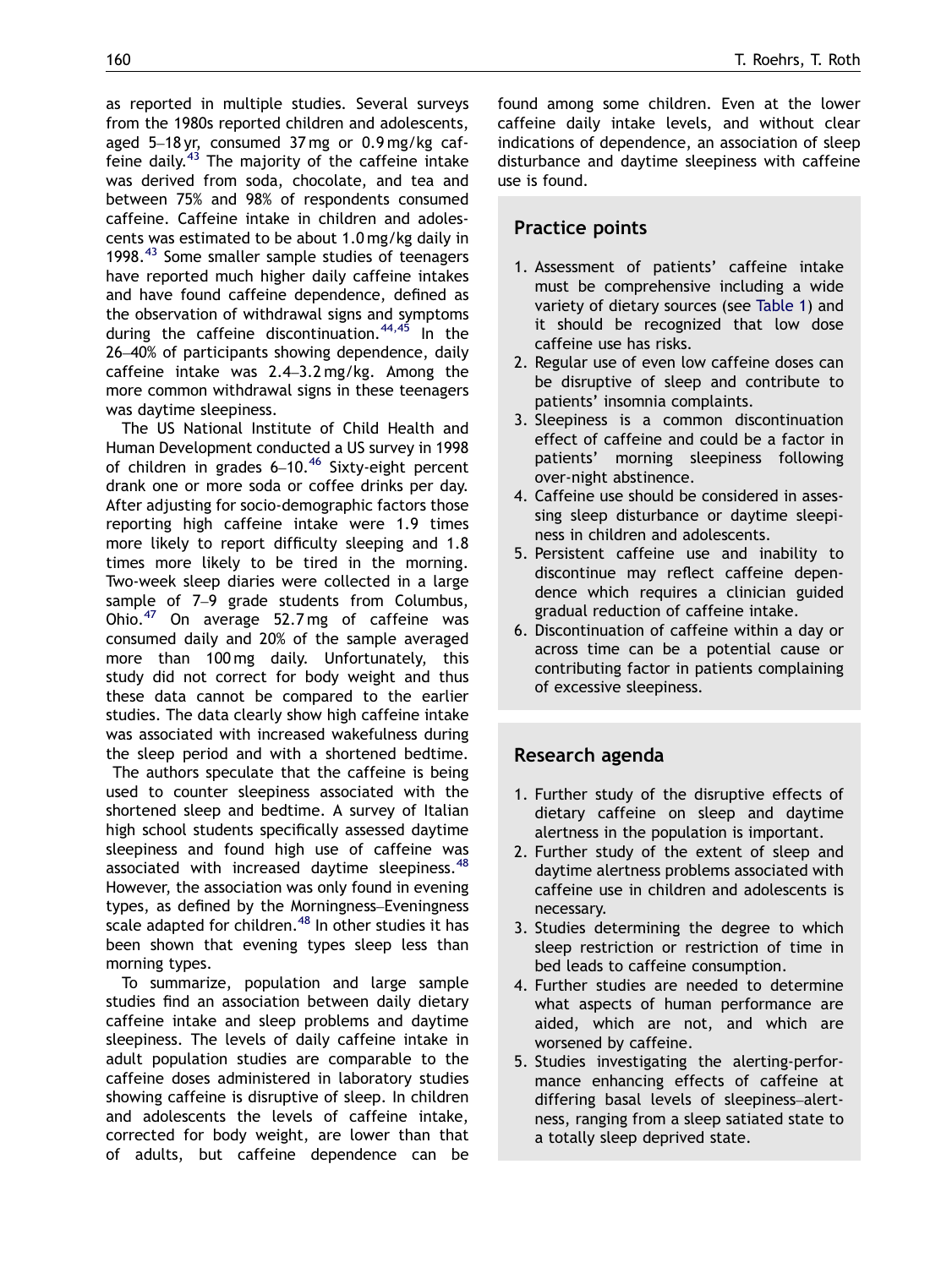#### <span id="page-8-0"></span>References

- 1. Mandel HG. Update on caffeine consumption, disposition, and action. Food Chem Toxicol 2002;40:1231–4.
- 2. Kaplan GB, Greenblatt DJ, Ehrenberg BL, Goddard JE, Cotreau MN, Harmatz JS, et al. Dose-dependent pharmacokinetics and psychomotor effect of caffeine in humans. J Clin Psychopharm 1997;37:693–703.
- 3. Basheer R, Strecker RE, Thakkar MH, McCarley RW. Adenosine and sleep–wake regulation. Prog Neurobiol 2004; 73:379–96.
- 4. Dager SR, Layton ME, Strauss W, Richars TL, Heide A, Friedman SD, et al. Human brain metabolic response to caffeine and the effects of tolerance. Am J Psychiat 1999; 156:229–37.
- 5. Bonnet MH, Arand DL. Caffeine use as a model of acute and chronic insomnia. Sleep 1992;15:526–36.
- 6. Lovallo WR, Whitsett TL, Al'Absi M, Sung BH, Vincent AS, Wilson MF. Caffeine stimulation of cortisol secretion across the waking hours in relation to caffeine intake levels. Psychosom Med 2005;67:734–9.
- 7. James JE. Critical review of dietary caffeine and blood pressure: a relationship that should be taken more seriously. Psychosom Med 2004;66:63–71.
- 8. Lovallo WR, Wilson MF, Vincent AS, Sung BH, McKay BS, Whitsett TL. Blood pressure response to caffeine shows incomplete tolerance after short-term regular consumption. Hypertension 2004;43:760–5.
- 9. Corti R, Binggeli C, Sudano I, Spieker L, Hanseler E, Ruschitzka F, et al. Coffee acutely increases sympathetic nerve activity and blood pressure independently of caffeine content. Circulation 2002;106:2935–40.
- 10. Karacan I, Thornby JI, Anch M, Booth GH, Williams RL, Salis PJ. Dose-related sleep disturbances induced by coffee and caffeine. Clin Pharm Ther 1976;20:682–9.
- 11. Okuma T, Matsuoka H, Yoshihiko M, Toyomura K. Model insomnia by methylphenidate and caffeine and use in the evaluation of temazepam. Psychopharmacology 1982;76: 201–8.
- 12. Nicholson AN, Stone BM. Heterocyclic amphetamine derivative and caffeine on sleep in man. Br J Clin Pharmacol 1980;9:195–203.
- 13. Landolt HP, Dijk DJ, Gaus SE, Borbely AA. Caffeine reduces low-frequency delt activity in the human sleep EEG. Neuropsychopharmacology 1995;12:229–38.
- 14. Landolt HP, Werth E, Borbely AA, Dijk DJ. Caffeine intake (200 mg) in the morning affects human sleep and EEG power spectra at night. Brain Res 1995;675:67–74.
- 15. Rivers WHR, Webber HN. The action of caffeine on the capacity for muscle work. J Physiol 1907;36:33–47.
- \*16. Weiss B, Laties VG. Enhancement of human performance by caffeine and the amphetamines. Pharmacol Rev 1962;14: 1–36.
- 17. Smith A. Effects of caffeine on human behavior. Food Chem Toxicol 2002;40:1243–55.
- 18. Haskell CF, Kennedy DO, Wesnes KA, Scholey AB. Cognitive and mood improvements of caffeine in habitual consumers and habitual non-consumers of caffeine. Psychopharmacology 2005;179:813–25.
- 19. Smith A, Kendrick A, Maben A. Effects of breakfast and caffeine on cognitive performance, mood and cardiovascular functioning. Appetite 1994;22:39-55.
- 20. Bonnet MH, Balkin TJ, Dinges DF, Roehrs T, Rogers NL, Wesensten NJ. The use of stimulants to modify performance

during sleep loss: a review by the sleep deprivation and stimulant task force of the American Academy of Sleep Medicine. Sleep 2005;28:1163–87.

- 21. Schweitzer PK, Randazzo AC, Stone K, Erman M, Walsh JK. Laboratory and field studies of naps and caffeine as practical countermeasures for sleep–wake problems associated with night work. Sleep 2006;29:39–50.
- 22. Levine B, Roehrs T, Zorick F, Roth T. Daytime sleepiness in young adults. Sleep 1988;11:39–46.
- 23. Drake CL, Roehrs T, Richardson G, Roth T. Epidemiology and morbidity of excessive daytime sleepiness. Sleep 2002;25:A96 (ab).
- 24. Myers EJ, Drake CL, Roehrs TA, Breslau N, Johnson E, Roth E. Population-based, normative data for the Epworth Sleepiness Scale. Sleep 2003;26:A194 (ab).
- 25. Roehrs TA, Timms V, Zwyghuizen-Doorenbos A, Buzenski R, Roth T. Polysomnographic, performance, and personality differences of sleepy and alert normals. Sleep 1990;13: 395–402.
- 26. Roehrs T, Timms V, Zwyghuizen-Doorenbos A, Roth T. Sleep extension in sleepy and alert normals. Sleep 1989;12: 449–57.
- 27. Drake C, Roehrs T, Burduvali E, Bonahoom A, Rosekind M, Roth T. Effects of rapid versus slow accumulation of eight hours of sleep loss. Psychophysiology 2001;38:979–87.
- 28. Van Dongen HPA, Maislin G, Mullington JM, Dinges DF. The cumulative cost of additional wakefulness: dose-response effects on neurobehavioral functions and sleep physiology from chronic sleep restriction and total sleep deprivation. Sleep 2003;26:117–28.
- 29. Roehrs T, Roth T. Sleep–wakefulness and drugs of abuse. Sleep Med 2002;15:575–85.
- \*30. Juliano LM, Griffiths RR. A critical review of caffeine withdrawal: empirical validation of symptoms and signs, incidence, severity, and associated features. Psychopharmacology 2004;176:1–29.
- \*31. James JE, Rogers PJ. Effects of caffeine on performance and mood: withdrawal reversal is the most plausible explanation. Psychopharmacology 2005;182:1–8.
- 32. Rogers PJ, Heatherly SV, Hayward RC, Seers HE, Hill J, Kane M. Effects of caffeine and caffeine withdrawal on mood and cognitive performance degraded by sleep restriction. Psychopharmacology 2005;179:742–52.
- 33. Hughes JR, Oliveto AH, Bickel WK, Higgins ST, Badger GJ. Caffeine self-administration and withdrawal: incidence, individual differences and interrelationships. Drug Alcohol Depen 1993;32:239–46.
- 34. Liguori A, Hughes JR. Caffeine self-administration in humans: 2. A within-subjects comparison of coffee and cola vehicles. Exp Clin Psychopharmcol 1997;5: 295–303.
- \*35. Schuh KJ, Griffiths RR. Caffeine reinforcement: the role of withdrawal. Psychopharmacology 1997;130:320–6.
- \*36. Garrett BE, Griffiths RR. Physical dependence increases the relative reinforcing effects of caffeine versus placebo. Psychopharmacology 1998;139:195–202.
- 37. Barone JJ, Roberts HR. Caffeine consumption. Food Chem Toxicol 1996;34:119–29.
- \*38. Hughes JR, Oliveto AH. A systematic survey of caffeine intake in Vermont. Exp Clin Psychopharmacol 1997;5: 393–8.
- 39. Soroko S, Chang J, Barrett-Connlor E. Reasons for changing caffeinated coffee consumption: the Rancho Bernardo study. J Am Col Nutr 1996;15:97–101.
- 40. Ohayon MM. Prevalence and correlates of nonrestorative sleep complaints. Arch Intern Med 2005;165:35–41.

<sup>-</sup>The most important references are denoted by an asterisk.